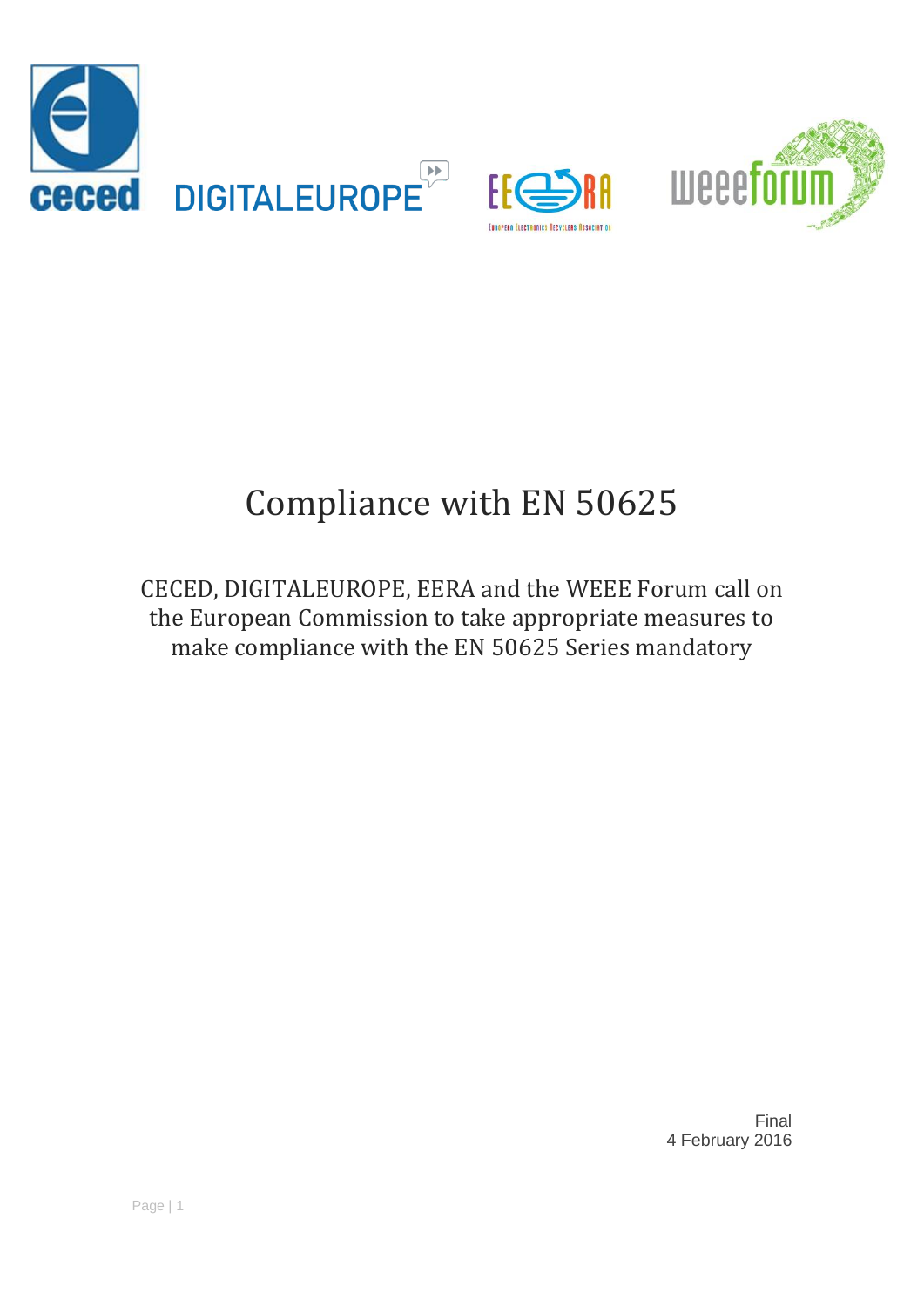## **I. Introduction**

The playing field in Europe regarding treatment of WEEE is not level, both among and within Member States. Depollution performance, the extent to which raw materials are recycled, safety measures and monitoring and control procedures differ substantially. Currently, more than half of the WEEE generated in the  $EU<sup>1</sup>$  is not treated in accordance with requirements of Directive 2012/19/EU on WEEE, which results in a lower quality of recycling of WEEE within Europe. The EN 50625 Series of standards<sup>2</sup> that is nearly completed at CENELEC, addresses that challenge, and is meant to become the reference standard for WEEE treatment in Europe. Adherence to the normative requirements in the EN 50625 Series provides assurance that WEEE is collected, transported and treated in compliance with the Directive.

## **II. Make compliance with EN 50625 mandatory**

Pursuant to Article 8(5) of Directive 2012/19/EU on WEEE, and mandate M/518 of the European Commission, CENELEC is currently developing a series of European standards for treatment, including recovery, recycling and preparing for reuse, of WEEE, reflecting the state of the art in recycling. CECED, DIGITALEUROPE, EERA and the WEEE Forum have always been supportive of the development of these standards.

Encouragingly, certain Member States, such as the Netherlands, Ireland and France, have already put legislation in place that legally requires WEEE treatment facilities to comply with the EN 50625 standards when they are published. Some other Member States are considering this too, while the majority of Member States prefer not to take any action in this regard as long as it is not an obligation at EU level. The trouble is that, when a Member State or region decides to make compliance to the EN 50625 standards mandatory, certain quantities of WEEE 'leak' to other Member States or regions where compliance with the standards is not legally required. This situation creates a distortion in the recycling market in the EU, and consequently results in a lower, sub-standard recycling quality throughout Europe.

In other words, if compliance with the EN 50625 suite of standards remains voluntary, or mandatory in only a couple of Member States, a significant part of the WEEE stream in the EU will continue to be treated in a sub-optimal manner, both within and outside the EU. In order to create a true level playing field in the EU, compliance with the EN 50625 Series should be made mandatory for all WEEE treatment facilities in the EU. Treatment of WEEE outside the EU should take place in conditions that are equivalent to those applicable in the  $EU^3$ . This will significantly increase the quality level in the recycling of WEEE and will have a positive impact on the EU's ambitious goals of a circular economy.

-

<sup>1</sup> See Huisman, J., Botezatu, I., Herreras, L., Liddane, M., Hintsa, J., Luda di Cortemiglia, V., Leroy, P., Vermeersch, E., Mohanty, S., van den Brink, S., Ghenciu, B., Dimitrova, D., Nash, E., Shryane, T., Wieting, M., Kehoe, J., Baldé, C.P., Magalini, F., Zanasi, A., Ruini, F., and Bonzio, A., Countering WEEE Illegal Trade (CWIT) Summary Report, Market Assessment, Legal Analysis, Crime Analysis and Recommendations Roadmap, August 30, 2015, Lyon, France. See [www.cwitproject.eu.](http://www.cwitproject.eu/)

<sup>2</sup> "EN 50625 Series" refers to both the suite of Standards and the accompanying Technical Specification documents

<sup>&</sup>lt;sup>3</sup> See upcoming Commission Regulation on the equivalent conditions for the treatment of WEEE outside the Union.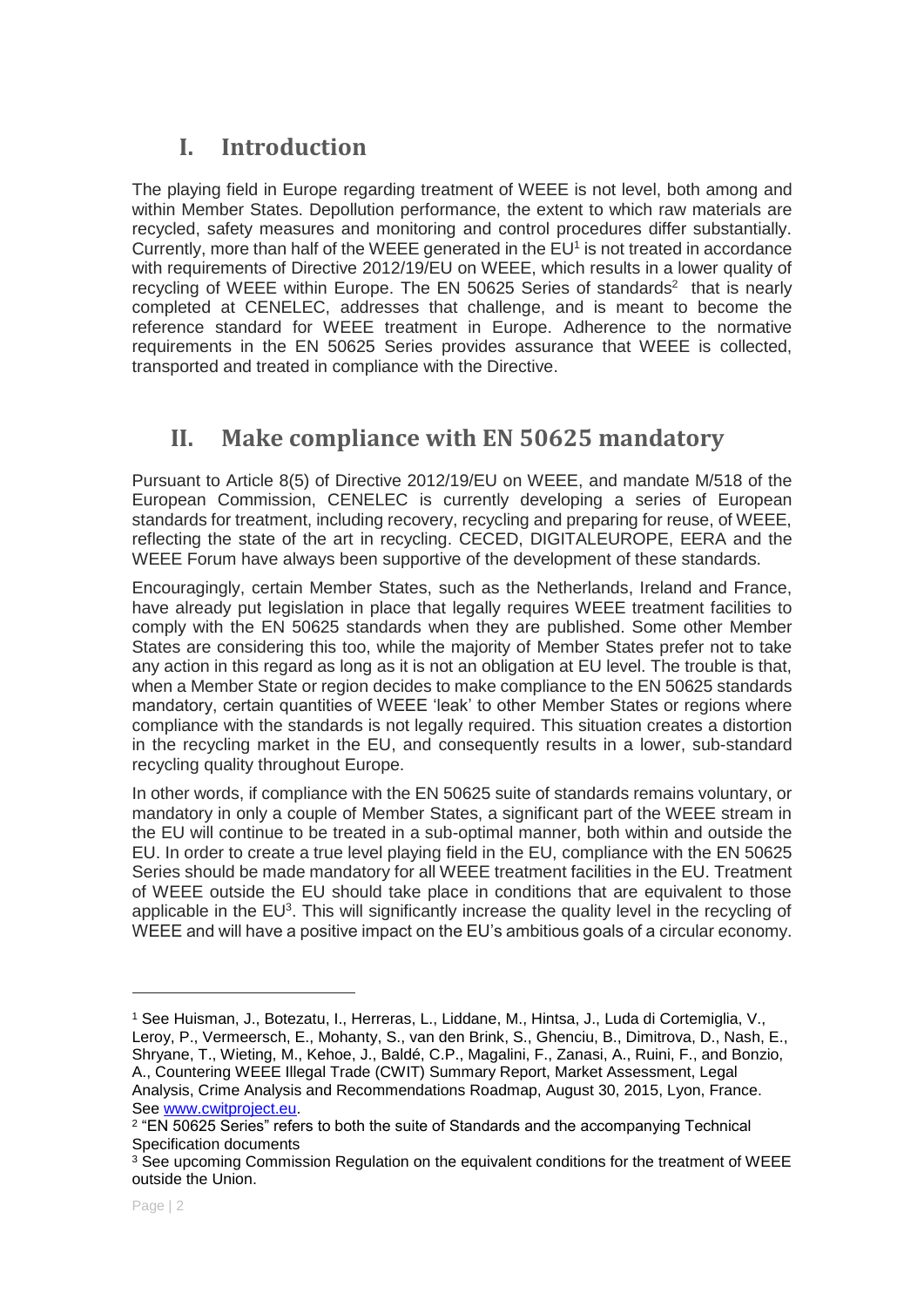### **III. Enforcement and Market Surveillance**

As provided for in Article 16.4 of the Directive, reporting the quantities of EEE placed on the market, of WEEE collected, treated and exported through all routes is the responsibility of Member States. Member States are required to put in place appropriate measures to ensure that their individual obligations are fulfilled. To do this all actors handling WEEE, irrespective of whether they fall under the coverage of a scheme set by producers or on their individual capacity, should be subject to the same requirements in terms of reporting collected and treated quantities.

In parallel, collection, storage, transport, recovery and treatment requirements should be applied to all WEEE flows, regardless of whether the WEEE was treated by a recycling system managed by producers, by other WEEE actors or recyclers. In order to ensure proper treatment, according to the recycling and recovery targets as prescribed by the Directive, there is a clear need for all actors to comply with the EN 50625 Series, which set the requirements for reaching the targets. Nevertheless, simply making the application of standards mandatory is not enough: Only proper enforcement will deter actors who may otherwise opt for sub-standard treatment in pursuit of mere profit. Otherwise, competition within the WEEE market in Europe may be seriously violated.

We therefore call on all Member States to establish and enforce uniform measures at national (and/or regional) level for all WEEE actors. As what should constitute "proper treatment" is now contained in the EN 50625 Series of standards, it is now possible to protect the environment in all Member States in a uniform manner.

Compulsory compliance to the EN 50625 Series must be enforced by Member States, however, achieving harmonised enforcement across all Members will be difficult. We suggest that WEEE treatment facilities can be incentivized to voluntarily seek independent recognised  $3<sup>rd</sup>$  party certification if this would reduce their enforcement burden in some tangible way. National certification bodies are controlled by international bodies to ensure the value of the certification is maintained, and thus the method of assessment is "harmonised". Facilities outside of EU cannot be "certified" to a standard that is not adopted by their national Standardisation regime, however they can voluntarily seek 3<sup>rd</sup> party "verification" of adherence to the EU standards, or a recognised equivalent standard, in order to win business from European customers.

## **IV. Conclusion**

We therefore call on the European Commission, following the completion of the remaining CENELEC documents and an appropriate Impact Assessment study, to prepare an Implementing Regulation in accordance with the provisions laid down in article 8(5) of the Directive, that would oblige Member States to adopt a fair and consistent requirement of mandatory compliance to the EN 50625 Series for all WEEE treatment facilities in the EU. Ideally, WEEE treated outside the EU should be required to take place in equivalent conditions regardless of whether the exported WEEE volumes were intended to count towards national WEEE targets or not.

\* \* \* \* \*